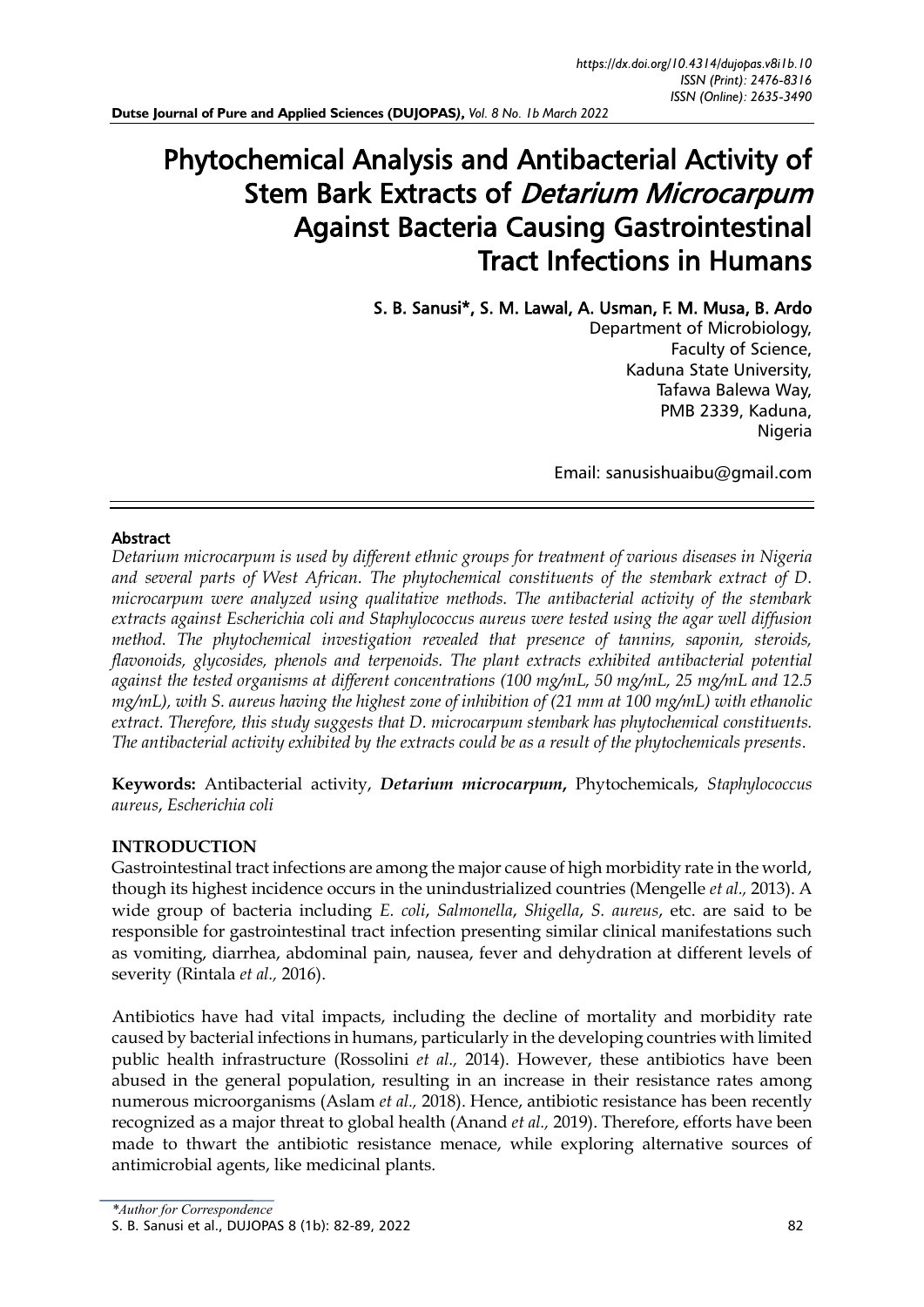Phytochemical Analysis and Antibacterial Activity of Stem Bark Extracts of Detarium Microcarpum Against Bacteria Causing Gastrointestinal Tract Infections in Humans

Traditional medicinal plants are natural plant resources which are used for the treatment of various diseases at either local or regional scale (Alyaa, 2015). Because they are natural with relatively less complications, these plants have been used in developing and developed countries for thousands of years. It has been estimated that around three-quarter of the global populace depends on either the plants or theirs extracts for health care (Bhawani *et al.,* 2013). Most of the medicinal plants are used fresh so as to obtain the extract from the whole plant or part of it (leaves, roots, flowers or fruit). The woody parts, including, the bark and the roots are also used (Kurhekar, 2017). With the consistent increase in antimicrobial resistance among bacterial populations, medicinal plants remain the potential source of antimicrobial agents (Rouamba *et al.,* 2017).

*Detarium microcarpum* from the family of Fabaceae is commonly called tallow tree in English and the Hausa ethnic group from the Northern Nigeria refers to it as "Taura". The tree is usually found in savannah area, growing up to 9.114 m long, with reddish-brown scaly stembark. Different parts of *D. microcarpum* were reported to possess medicinal properties (Moghimipour, 2015). The anti-viral property of *D. microcarpum,* cytotoxicity, antibacterial properties, and hypoglycemic activity were reported by Nitbani *et al.* (2016).

Wadood *et al.* (2013) reported that different parts (bark, leaves and roots) of *D. microcarpum*  were extensively employed due to their diuretic astringent properties. Likewise, different parts of *D. microcarpum* were prepared as either decoction or infusions to cure rheumatism, urogenital infections, vomiting, intestinal worms and diarrhea including dysentery (Reuben and Jada, 2013). The Hausa ethnic group from the Northern Nigeria claimed that the infusion of stem bark of *D. microcarpum* treats gastrointestinal discomfort. However, there is no scientific evidence to verify the claim, thus the basis for this study. The aim of the study is to analyzed the phytochemical constituents and antibacterial potential of *D. microcarpum* stem bark extracts against *E. coli* and *S. aureus* causing Gastrointestinal tract infections in humans.

# **Materials and Methods**

# **Sample collection and identification**

Stem bark of *Detarium microcarpum* was collected at Birnin Gwari L.G.A Kaduna state. It was then identified and confirmed by the department of Biological Science in Kaduna State University.

#### **Preparation and extraction of the plant materials**

The stem bark collected was washed and air dried in the laboratory then ground into powder form with mortar and pestle. Fifty grams of the powdered material was macerated in 500 mL of ethanol while another 50 g in 500 mL of distilled water. It was then allowed to stand at room temperature for three days with intermittent shaking. The macerated solution was strained using Whatman (No 1) filter paper and the residue was discarded. The filtrate of ethanol was allowed to dry at ambient temperature and that of water was left to evaporate for three days at room temperature, which was later stored in a clean dry form as described by Bashir *et al.* (2013).

#### **Phytochemical screening of plant extract**

The aqueous and the ethanolic extract were investigated for the presence of bioactive phytochemical constituents as demonstrated by Abdu and Dimas (2016).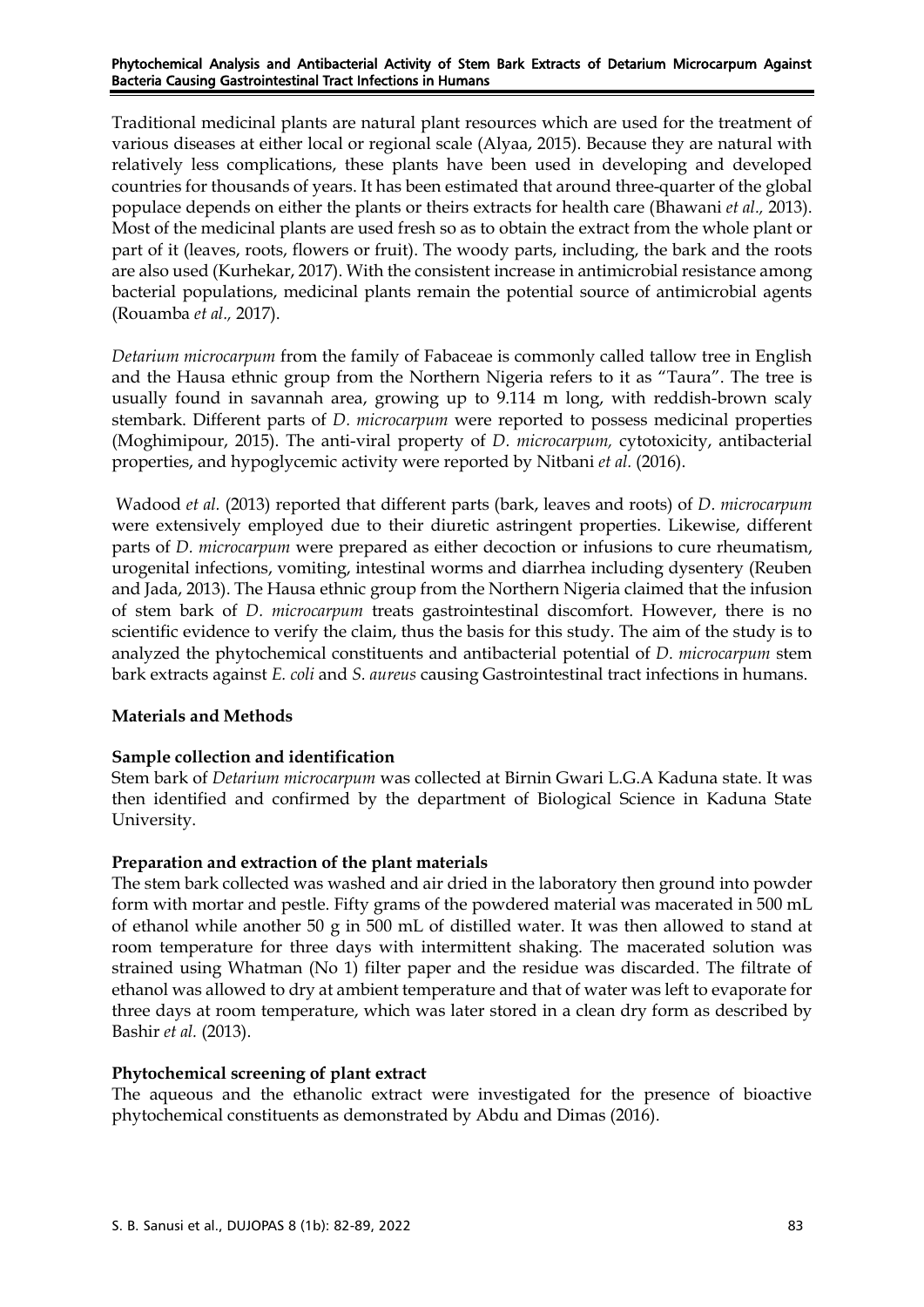# **Collection of test isolates**

*Escherichia coli* and *Staphylococcus aureus* isolated from GIT patients were obtained from NNPC Industrial Clinic, where *S. aureus* on Mannitol Salt Agar (MSA) and *E. coli* was sub-cultured on Eosin Methylene Blue Agar (EMB)

# **Preparations of concentration of the stem bark extract**

Using sterile dilution technique, 0.2 g ethanolic plant extract was dissolved in 4mls of water to give the stock solution of 100 mg/mL. This was serially diluted with distilled water given different concentrations (50 mg/mL, 25 mg/mL, 12.5 mg/mL and 6.25 mg/mL). Aqueous dilution was also made using the same technique (Ekwe and Eleglam, 2005).

# **Preparation of McFarland Standard**

The preparation involves the mixture of Sulphuric acid  $(H_2SO_4)$  (1%) and Barium Chloride (1.17%). 9.95 mL of  $H_2SO_4$  was added to 0.05 mL of BaCl to form precipitate suspension. This serves as the 0.5 McFarland's standard which was set as the turbidity for the test organisms (Cheesbrough, 2006).

# **Standardization of Inoculum**

The test isolates were sub-cultured on petri-dish containing nutrient agar and then incubated for overnight at 37°C. The few colonies were transferred into a test tube containing 5ml of normal saline (0.9%) and the volume was adjusted to achieve a turbidity which equaled that of 0.5 McFarland's standard (as prepared above) (Andrews, 2005).

# **Determination of antibacterial Activity**

The agar well diffusion method previously demonstrated by Biradal *et al. (*2007) was adopted to test for the antibacterial activity of the stem bark extract of *D. microcarpum*. The adjusted bacterial suspensions were inoculated using a sterile swab onto the prepared and solidified Mueller-Hinton agar, and the allowed to stand for 15 minutes. Thereafter, six wells of 4 mm each were bored using a sterile cork borer. 0.2mls of the ethanol extract of varying concentration (100 mg/mL, 50 mg/mL, 25 mg/mL, 12.5 mg/mL and 6.25 mg/mL) were added to five wells. Ciprofloxacin was added as a positive control to the other well. The prepared plates were incubated overnight at 37°C. The effects of the crude extracts were evaluated by measuring the diameters of inhibition zones (mm). Same procedure was carried out for the aqueous concentrations.

# **Determination of Minimum Inhibitory Concentration (MIC)**

To determine the minimum inhibitory concentrations (MIC) of the *D. microcarpum* stem bark extract, National Committee for Clinical Laboratory standards procedure as described by Lar *et al.* (2001) was followed. Briefly, seven tubes each containing 5 mLs of Muller-Hinton broth (labeled 1-7) were used for the MIC determination of the ethanolic extract. 1 mL of each of the crude extract concentrations (100 mg/mL, 50 mg/mL, 25 mg/mL, 12.5 mg/mL and 6.25 mg/mL) were introduced into the seven tubes (1-7), and were then mixed thoroughly. To six test tubes, 0.1ml of broth cultures of the test organism was added with the sixth serving as positive control (broth and culture) while the seventh as negative control (broth only). Thereafter, all the inoculated tubes were incubated overnight at 37°C after which they were observed for bacterial growth. The MIC of the test crude extract was defined as the lowest concentration of the extract capable of inhibiting the growth of the test organism. The same procedure was carried out for the aqueous extract concentrations.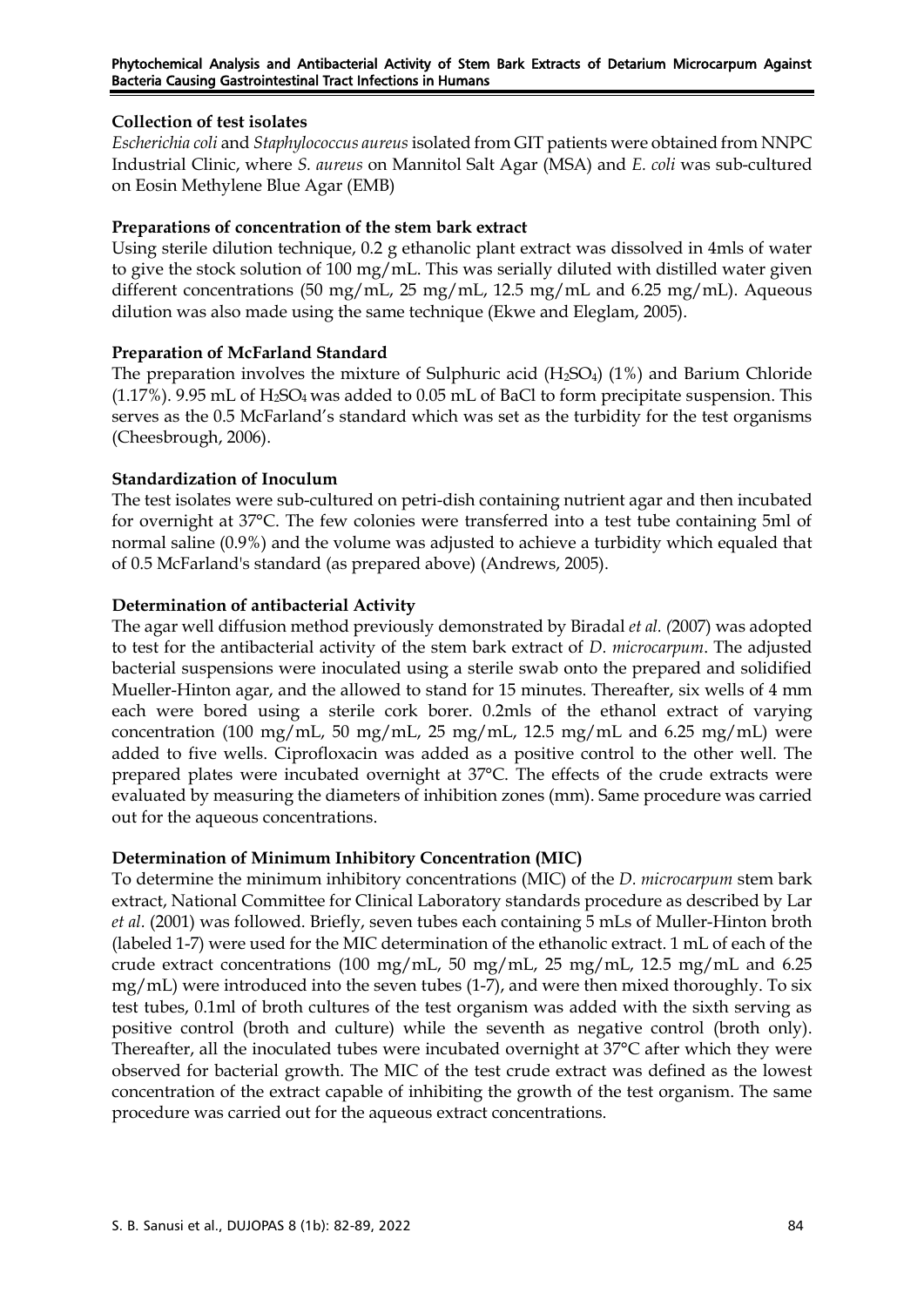#### Phytochemical Analysis and Antibacterial Activity of Stem Bark Extracts of Detarium Microcarpum Against Bacteria Causing Gastrointestinal Tract Infections in Humans

### **Determination of Minimum Bactericidal Concentration (MBC)**

The MBC was evaluated by sub-culturing the contents of the tubes that showed no visible growth from the MIC test on prepared Mueller-Hinton agar. 0.1 mL of the inoculum was spread out using sterile wire loop. The inoculated plates were then incubated overnight at 37°C. MCB was defined as the lowest concentration that showed no visible growth on Mueller-Hinton agar after incubation. (Owuama, 2015).

# **RESULTS**

The aqueous and ethanolic stem bark extracts revealed the presence of the following phytocontituents; Tannins, Alkaloids, Saponins, Glycosides, Phenols, Steroids, Flavonoids and Cardiac glycosides (Table 1).

| Aqueous         | Ethanolic      |
|-----------------|----------------|
| <b>Extracts</b> | <b>Extract</b> |
| $\ddot{}$       | $\ddot{}$      |
| $\ddot{}$       | $\,{}^+$       |
| $\ddot{}$       |                |
| +               | +              |
|                 |                |
| $\ddot{}$       | $\,{}^+$       |
|                 |                |
| $\ddot{}$       | $\,{}^+$       |
|                 |                |
| $\ddot{}$       | +              |
|                 |                |
|                 |                |
|                 |                |

| Table 1: Phytochemical components of Aqueous and Ethanolic Extracts of Detarium |
|---------------------------------------------------------------------------------|
| <i>microcarpum</i> Stem bark                                                    |

Key

+ = Present

- = Absent

The result of the antibacterial screening of stem bark extracts of *D. microcarpum* at different concentrations (100 mg/mL, 50 mg/mL, 25 mg/mL, 12.5 mg/mL and 6.25 mg/mL) against *Staphylococcus aureus* and *Escherichia coli* isolated from gastrointestinal tract patients is presented in Table 2 and 3 respectively. The result of the aqueous extract showed that, *S. aureus* have the highest zones of inhibition of 14.5 mm at 100 mg/mL followed by 12 mm at 50 mg/mL, 9.5 mm at 25 mg/mL and 8 mm at 12.5 mg/mL compared to *E. coli* with lower zones of 5 mm at 100 mg/mL, 4.2 mm at 50 mg/mL and 2 mm at 25 mg/mL. Likewise, the ethanolic extract exhibited the highest inhibition against *S. aureus* with the inhibition zones of 21 mm at 100 mg/mL, 17.5 mm at 50mg/mL, 12.5mm at 25mg/mL and 11mm at 12.5mg/mL. On the other hand, *E. coli* showed zones of inhibition of 12 mm at 100 mg/mL, 9.5 mm at 50 mg/mL and 8 mm at 25 mg/mL. Ciprofloxacin was used as the control drug inhibiting *S. aureus* with 40mm and *E. coli* with 20mm.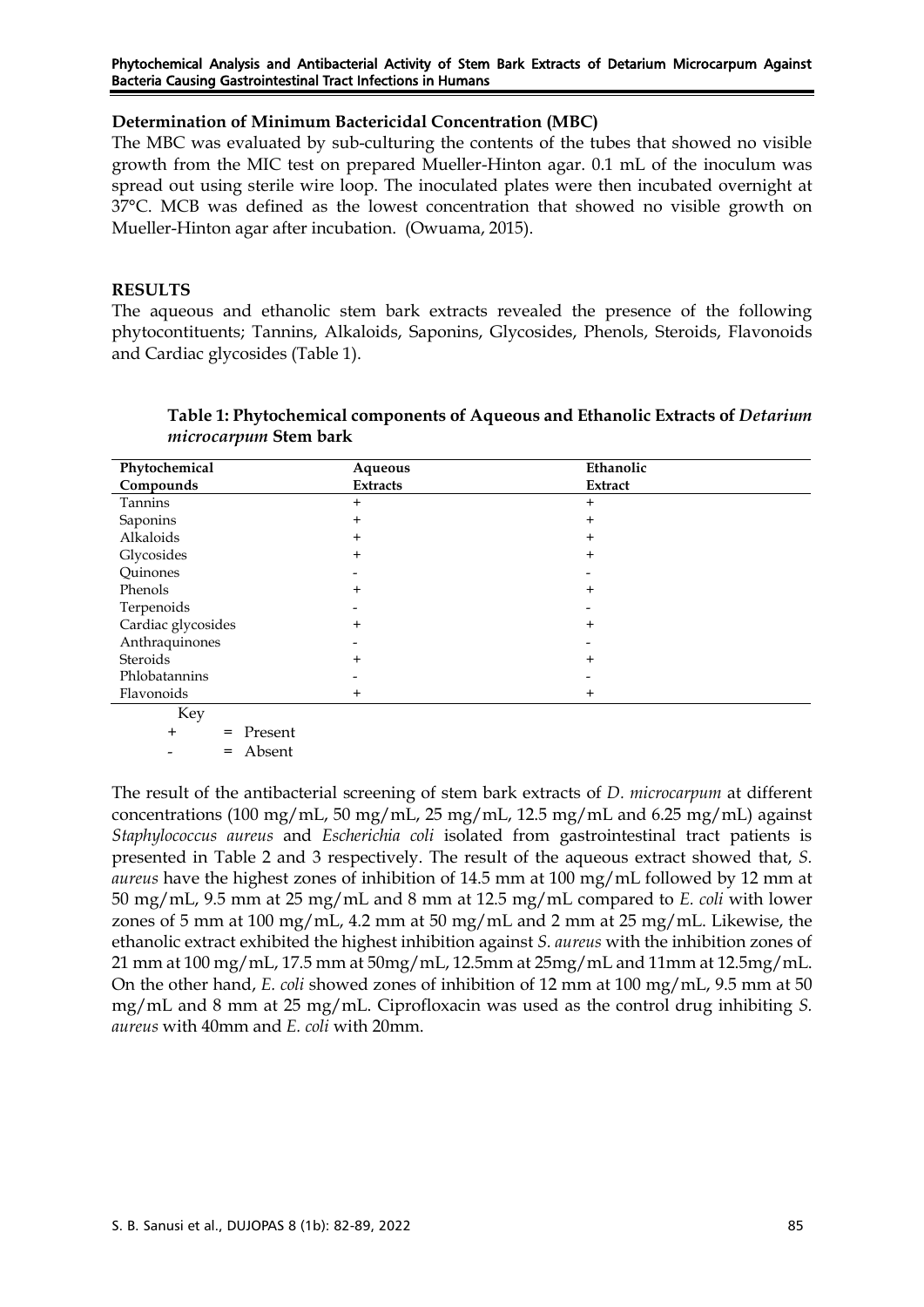| <b>Test</b>      | Zones of inhibition at different concentrations (in mm) |                   |                   |                          |       |                  |  |
|------------------|---------------------------------------------------------|-------------------|-------------------|--------------------------|-------|------------------|--|
| Organisms        | - 100                                                   | 50                | 25                | 12.5                     | 6.2   | Ciprofloxacin    |  |
|                  | mg/mL                                                   | mg/mL             | mg/mL             | g/mL                     | mg/Ml |                  |  |
| <i>S. aureus</i> | $14.5$ mm                                               | 12mm              | 9.5 <sub>mm</sub> | 8 <sub>mm</sub>          |       | 40 <sub>mm</sub> |  |
| E. coli          | 5mm                                                     | 4.2 <sub>mm</sub> | 2mm               | $\overline{\phantom{0}}$ |       | 20 <sub>mm</sub> |  |

**Table 2: Diameter of inhibition zone of aqueous stem bark extract of** *Detarium microcarpum* **against the test isolates** 

**Table 3: Diameter of inhibition zone of ethanolic stem bark extract of** *Detarium microcarpum* **against the test isolates**

| Test             | Zones of inhibition at different concentrations (in mm) |                   |           |                                                                   |                          |                                         |  |
|------------------|---------------------------------------------------------|-------------------|-----------|-------------------------------------------------------------------|--------------------------|-----------------------------------------|--|
|                  |                                                         |                   |           | Organisms $100/mL$ 50 mg/mL $25 \text{ mg/mL}$ $12.5 \text{g/mL}$ |                          | $6.25 \text{ g}/\text{M}$ Ciprofloxacin |  |
| <i>S.</i> aureus | $21 \text{mm}$                                          | 17.5mm            | $12.5$ mm | 11mm                                                              | $\overline{\phantom{a}}$ | 40 <sub>mm</sub>                        |  |
| E. coli          | 12mm                                                    | 9.5 <sub>mm</sub> | 8mm       | $\overline{\phantom{a}}$                                          | $\overline{\phantom{0}}$ | 20 <sub>mm</sub>                        |  |

Key:

- = No Zone of Inhibition

The outcome of MIC of the aqueous and ethanolic stem bark extracts is presented in Table 4 and 5. The MIC of the aqueous extract was observed at 50mg/mL for *S. aureus* while *E. coli* showed no MIC on all the concentrations. The ethanolic extract also showed MIC for only *S. aureus* at 25mg/mL. This showed that both the extracts are only effective in inhibiting *S. aureus* at 50mg/mL in aqueous and at 25mg/mL in ethanol while *E. coli* is resistant to both extracts.

**Table 4: Minimum Inhibitory Concentration for Aqueous Extract** 

| <b>Test</b> | Concentration            |                    |  |                       |                      |         | <b>Negative</b>          |
|-------------|--------------------------|--------------------|--|-----------------------|----------------------|---------|--------------------------|
| Organism    | $100 \,\mathrm{mg/mL}$   | $50 \text{ mg/mL}$ |  | $25m g/mL$ 12.5 mg/mL | $6.25 \text{ mg/mL}$ | Control | Control                  |
| S. aureus   | $\overline{\phantom{0}}$ |                    |  |                       |                      |         | $\overline{\phantom{0}}$ |
| E. coli     |                          |                    |  |                       |                      |         | $\overline{\phantom{0}}$ |

| <b>Test</b>      | Concentration          |                          |                          |                                                   |  |         | <b>Negative</b>          |
|------------------|------------------------|--------------------------|--------------------------|---------------------------------------------------|--|---------|--------------------------|
| Organism         | $100 \,\mathrm{mg/mL}$ |                          |                          | $50 \text{ mg/mL}$ 25 mg/mL 12.5 mg/mL 6.25 mg/mL |  | Control | Control                  |
| <i>S.</i> aureus | $\,$                   | $\overline{\phantom{0}}$ | $\overline{\phantom{a}}$ |                                                   |  |         | $\overline{\phantom{0}}$ |
| E. coli          |                        |                          |                          |                                                   |  |         | -                        |
| Kev              |                        |                          |                          |                                                   |  |         |                          |

Presence of Turbidity (Negative result)

Absence of Turbidity (Positive result)

Both the aqueous and ethanol extracts showed no bactericidal effects on either of the test isolate (*S. aureus* and *E. coli*) at any of the concentrations (100mg/mL, 50mg/mL, 25mg/mL, 12.5mg/mL and 6.25mg/mL).

# **DISCUSSION**

The phytochemical analysis revealed the presence of Glycosides, Phenols, Tannins, Saponins, Alkaloids, Cardiac glycosides, Steroids and Flavonoids in both the ethanolic and aqueous extracts. The observed antimicrobial properties of the extracts could be due to the presence of phytochemical constituents present. This is in agreement with the findings of the study by Sani *et al.* (2014) where the same phyto-constituents were present in the extract of *D. microcarpum* stem bark. The antibacterial activity of aqueous and ethanol stem bark extracts of *D. microcarpum* against *E. coli* and *S. aureus* at different concentrations were observed.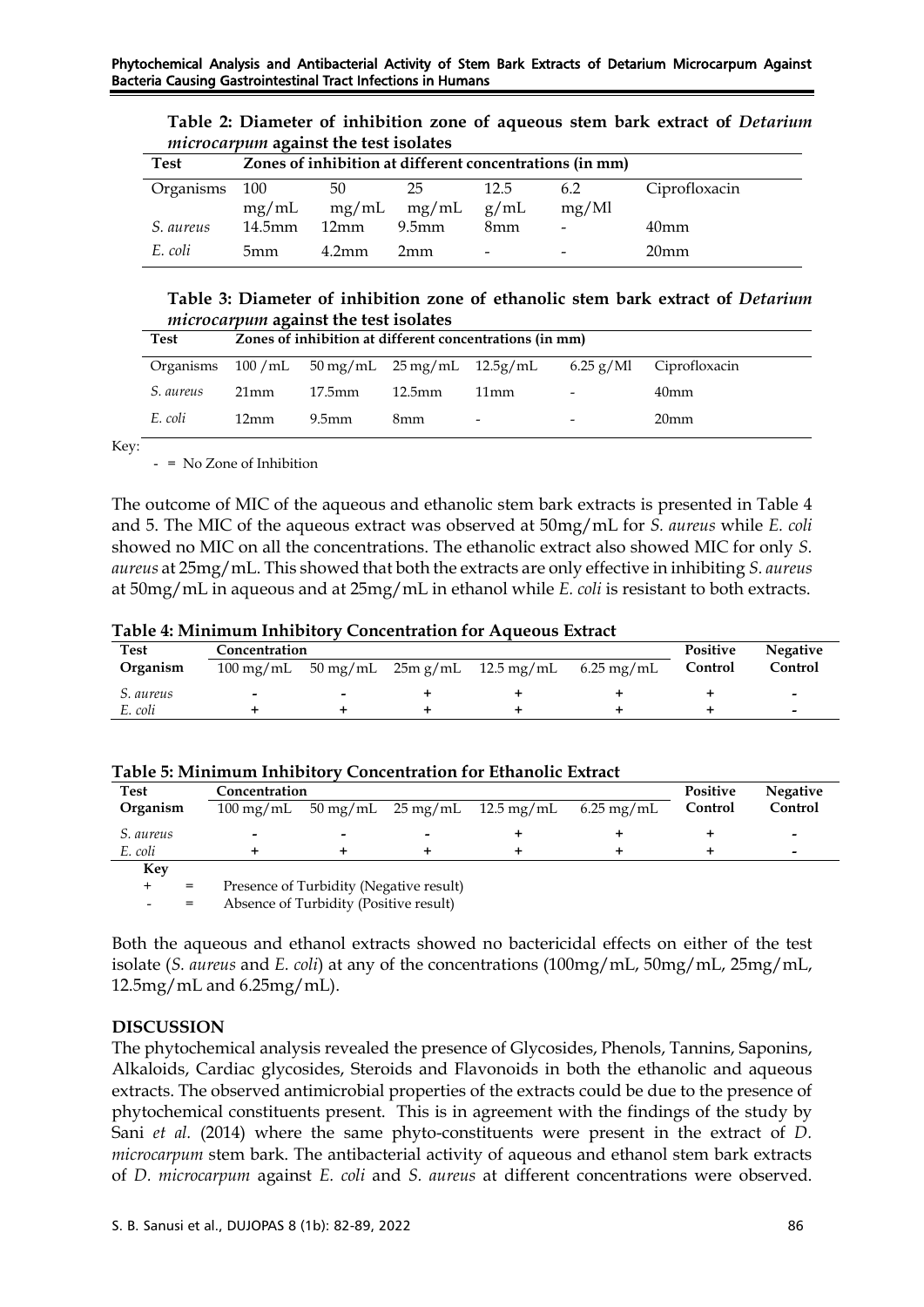Higher inhibition zones were observed in the ethanol extract than the aqueous extracts with the highest antibacterial activity on *S. aureus*. The highest activity of the ethanol extracts as compared to the aqueous extracts as reported by Tiwari *et al.* (2011) can be attributed to the differences in the polarity of the solvents used in extraction which could cause a wide variation in the level of the bioactive compounds in the extract. This means that extraction efficiency favors the highly polar solvents such as ethanol, methanol etc. According to Gera *et al*. (2016), the antibacterial activity displayed by *D. microcarpum* suggests the presence of growth inhibiting phytochemicals in the order of flavonoids and tannins which has shown to possess antibacterial potentials. Though, the traditional practitioners primarily use water for preparation but plants extracts from organic solvent have been found to display better antimicrobial activity compared to aqueous extracts.

Minimum inhibitory Concentration (MIC) is the lowest concentration of the antimicrobial agent required to inhibit microbial growth. Clinically MIC is not only used to determine the amount of antibiotics the patient will receive but also the type of antibiotics used which will lower the opportunity for microbial resistance to specific antimicrobial agent (Wiegand *et al.,* 2008). In this study the minimum inhibitory concentration was observed by *Staphylococcus aureus* and not *Escherichia coli* in both the ethanol and aqueous extracts. The MIC for *S. aureus* on aqueous extracts was 50 mg/mL while in ethanol extracts it was 25 mg/mL. This showed that both extracts are effective in inhibiting *S. aureus* at the above concentration and *E. coli* is resistant for both the two extracts. The resistance may occur due to the resistant mechanism the bacteria might possess and also due its thin peptidoglycan layer which is found in Gramnegative bacteria. This means that, even though Gram-positive bacteria are mechanically strong, but appears to proffer little resistance to the diffusion of small antimicrobial molecules. *E. coli* on the other hand, a Gram-negative bacterium is surrounded by a second membrane, the outer membrane which functions as an effective barrier (Nikolaidis *et al.,* 2014). It can also be that it needs a higher concentration which is above 100 mg/mL to be able to show any results which might be true as the findings of Chisom *et al.* (2018) where *E. coli* has shown minimum inhibitory concentration at a higher concentration of 150 mg/mL and 200 mg/mL. In this study the stem bark extracts of *D. microcarpum* showed no bactericidal effects against the clinical isolates of *E. coli* and *S. aureus*. This indicated that the stem bark extract can only inhibit the organisms but not kill them.

# **CONCLUSION**

The phytochemical analysis of the stem bark extracts revealed the presence of bioactive components, including alkaloids, tannins, saponins, glycosides, phenols, cardiac glycosides, steroids and flavonoids. The ethanolic extract showed higher zones of inhibition against *S. aureus* than *E. coli* with 21 mm (100 mg/mL), 17.5 mm (50 mg/mL) and 12.5 mm (25 mg/mL). The higher values of the ethanol extract suggest that the use of polar solvents as the extraction solvent is a better choice for the secondary metabolites present in the plant. The observed antimicrobial properties could be due to the presence of phytochemical constituents present in the extracts. The result of this study supports the traditional use of *Deterium microcarpum* in the treatment of diarrhea, dysentery and other gastrointestinal ailments by the antimicrobial activity it has shown against the clinical isolates tested.

# **REFERENCES**

Abdu, Z. and Dimas, K. (2016). In vitro cytotoxicity studies and qualitative investigation of Petrochemicals of stem bark extracts of *Detariummicrocarpum (caesalpiniodeae), Echinaleaeaugustifolia* (compositae) and *Isoberliniadoka. National Journal of Multidisplinary Research and Development*. 1(1): 22-26.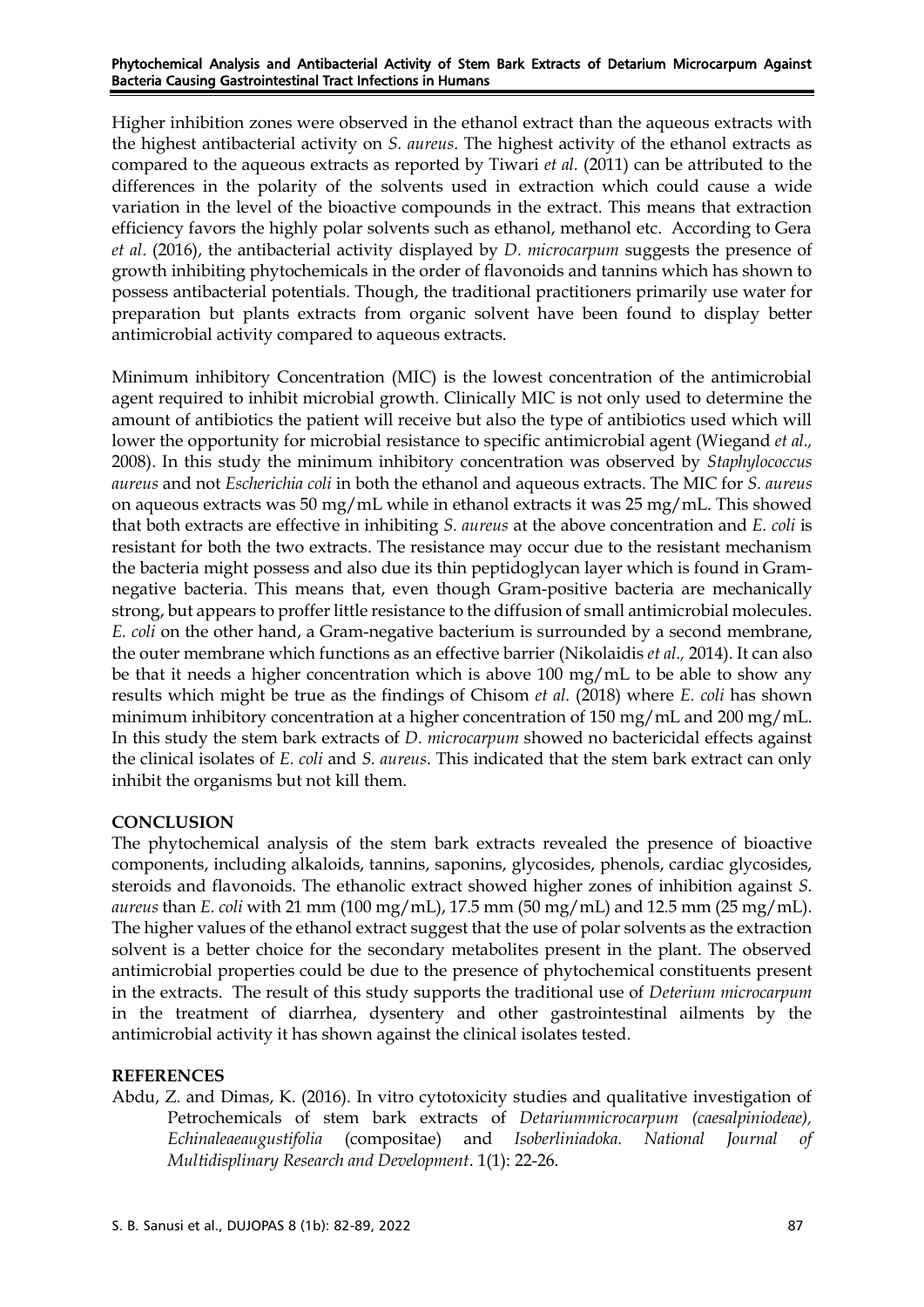- Alyaa, A.E.D., Abdeimoniem, M.A., and Abdelhalim, B. (2015). Phytochemical screening, antimicrobial and cytotoxicity of different extracts of Afzelia Africana bark. *International Journal of Innovative Pharmaceutical Sciences and Research* 3(1), 49-58.
- Anand, U., Jacobo-Herrera, N., Altemimi, A. and Lakhssassi, N. A. (2019). Comprehensive Review on Medicinal Plants as Antimicrobial Therapeutics: Potential Avenues of Biocompatible Drug Discovery. *Metabolites, 9,* 258.
- Andrews, J.M. (2005). BSAC standardize disc susceptibility testing method (Version 4): *Antimicrobial chemotherapy*. 48(1): 5-16.
- Aslam, B., Wang, W., Arshad, M.I., Khurshid, M., Muzammil, S., Rasool, M.H., Nisar, M.A., Alvi, R.F., Aslam, M.A. and Qamar, M.U. (2018). Antibiotic resistance: A rundown of a global crisis. *Infect. Drug Resist., 11,* 1645–1658.
- Bashir, S.F., Kawo, A.H., Bola, J.A., Dabai, Y.U. (2013). In vitro antibacterial activities and preliminary screening of aqueous and ethanolic extract of *Zingiber officinale*. *Ife Journal of Science* 93-97.
- Bhawani, S.A., Sulaiman, O., Hashim, R., and Mohammad, M.N. (2010). Thin-layer chromatographic analysis of steroids: a review. *Tropical Journal of Pharmaceutical Research* 9(3), 301-313.
- Biradar, Y.S, Jagatap, S., Khandelwal, K.R., Singhania, S.S. (2007).Exploring of antimicrobial activity of Triphalamachi-an Ayurvedic Formulation, *Oxford Journal,* 5 (1): 107-113.
- Cheesbrough, M. (2006). District laboratory manual for tropical countries part 2.UK Cambridge university press.
- Chisom, F., Ugochukwu, A., and Okenwa, U.I. (2018). Photochemical screening and antimicrobial studies of *Afzeli*a africana and *Deterium microcarpum* seeds. International Scientific Organisation Chemistry International 4(3):170-176.
- Ekwe, U.N. and Eleglam, N. (2005). Antibacterial activity of Ginger (Zingiberofficinale) and Garlic (*Allium sativum* L) Extracts on *Escherichia coli* and *Salmonella typhy*. *Journal of Molecular medicine and Advanced Science* 1(4): 411-416.
- Kurhekar, J.V. (2017). Alkaloids- the healer in medicinal plants. *International Journal of Research in Biosciences* 6(4), 1- 7.
- Lar, P.M., Ojile, E.E and Oluoma, J.N. (2011). Antibacterial activity of *Moringa olifera* seed extracts on some gram negative bacterial isolates. *African Journal of Natural Sciences*, 14:57- 62.
- Mengelle, C., Mansuy, J.M., peers, M.F, Grouteau, E., Claudet, I. and Lamar, N. (2013). Simultaneous detection of gastrointestinal pathogens with a multiplex luminex - based molecular assay in stool samples from diarrheic patients, Clinical Microbiology Infection 19(10): B458-465.
- Moghimipour, E., and Handalu, S. (2015). Saponin: properties, methods of evaluation and applications. *Annual Research and Review in Biology* 5(3), 207-220.
- Nikolaidis, I., Favini-Stabile, S., and Dessen, A. (2014).Resistance to antibiotics targeted to the bacterial cell wall. Protein Science 23(3):243-259.
- Nitbani, F.O., Siswanta, J.D., and Solikhaha, N.E. (2016). Isolation and antibacterial activity test of lauric acid from crude coconut oil (*Cocos nucifera L.).* Procedia Chemistry 18, 132-140.
- Owuama, C.I. (2015). Microbiology Laboratory manual. Microtrend Digital Press, Yola. ISBN 978-978-943-328-2.
- Reuben, K.D, Sodipo, O.A., Ladi, Y.T., Abdulrahman, F.I., and Yohanna, M.D. (2016). Phytochemical screening and antimicrobial investigation of the ethyl acetate extract fraction of *Detarium microcarpum Guill and Perr*. Stem bark to see its therapeutic value on bacterial microbes that will validate its folk-loric uses as remedy for children Ailment Gedigedi / Tando and also its wound healing property. Standard Scientific Research and Essays; 4(2): 045-053.